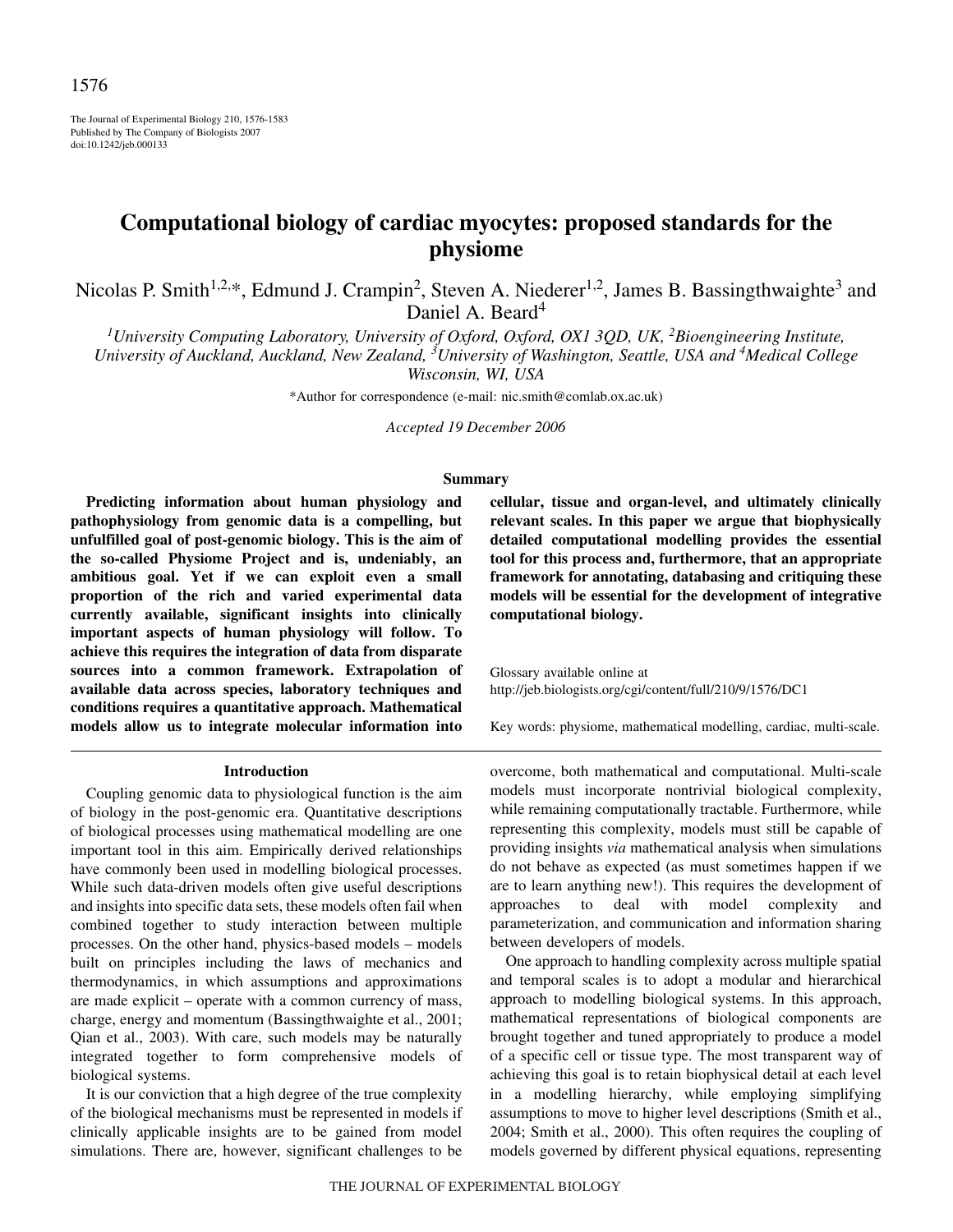physiologically discrete functions (Nickerson et al., 2005). Such a hierarchical and multi-physics approach provides an obvious mechanism for revision or improvement of selected parts of a large-scale simulation as new data are collected. Furthermore, this biophysical approach provides greater confidence in the ability of a model to extrapolate from the data used for parameterization and to provide detailed, even patientspecific, predictions when data from an individual are available.

The integration of biophysically based models covering the breadth of physiological function, across spatial and temporal scales, is the approach and philosophy driving the IUPS sponsored Physiome Project (Crampin et al., 2004; Hunter and Borg, 2003). As part of this umbrella project, this multiscale modelling approach has had demonstrable success in models including the gastro-intestinal (Buist et al., 2006), renal (Ribba et al., 2006) and musculo-skeletal organ systems (Hunter et al., 2005) and, arguably the most sophisticated exemplar, the heart or 'cardiome' (Hunter and Borg, 2003). It is from this cardiac work that we draw our examples below; however, the principles we illustrate are relevant across the full range of organ systems.

Typically, as our knowledge and understanding of biological processes grows, models of increasing detail and comprehensiveness have been developed, often by piecing together existing model components, in order to incorporate more and more of the available data. However, the strength of building on existing work can also be the greatest weakness of this approach. Errors and implicit assumptions contained in foundation elements of models can, as we will demonstrate below, propagate through as more complete models are developed. It is, therefore, vital that the assumptions used to develop models are made explicit, and that propagation of errors is prevented. This imposes an extremely high duty of care on both authors and reviewers of new models. In particular, it is unreasonable to expect such problems to come to light during the conventional reviewing process. We assert that new and innovative processes and criteria must be developed to augment the standard peer review process, such that, not only are errors in models eliminated, but also the conditions of appropriate model use and connection with the experimental data are made transparent for the user community. If these issues can be addressed, we believe the scientific community at large will have improved confidence in the fidelity of individual models, and the utility of computational biology as a whole. This will be essential for computational modelling to achieve its promise, both in the laboratory and in the clinic.

Work in a number of groups is already progressing towards the development of tools and ontologies (Cuellar et al., 2003; Schilstra et al., 2006) to facilitate the unambiguous machinereadable representation of biological models. Most recently this concept has been progressed further with the proposal of set of rules (termed MIRIAM, Minimum Information Requested In the Annotation of biochemical Models) for curating quantitative models of biological systems (Le Novere et al., 2005). This community effort defines procedures for encoding and annotating models represented in machine-readable form which, if adopted, should ensure (i) consistency between curated models and their reference description; (ii) provide searchable databases of models using biological terms from accepted ontologies; and (iii) facilitate model reuse and development in the manner that we have described. These rules for annotation do not, however, provide any comment on the nature of the models themselves, or their suitability for any specific modelling purpose (indeed, this is not the intention of the MIRIAM initiative); however, it is apparent that additional constraints on the structure of models will also be useful when combining them together. Below, we briefly review the development of cardiac models with a more detailed focus on four of our own published models. We then highlight two specific examples in the cardiac field where reuse of elements has led to the connection between model parameters and experimental measurement becoming disconnected. These examples are used to motivate the proposal of additional criteria for biophysically based models to address the issues discussed above, before specifically analysing our four published models against these proposed criteria.

## **The development of integrated cardiac models**

The last 40 years have seen the development of increasingly detailed biophysically based cell models of cardiac electrophysiology (Luo and Rudy, 1991; McCulloch et al., 1998). These models currently provide detailed representations of membrane-bound channels and transporters, and fluxes of ions between the cytosol and intracellular organelles. One example of a transporter model is our recent study characterising the kinetics of the sodium pump (Smith and Crampin,  $2004$ ) (Fig. 1A). The function of this exchanger is the maintenance of both the sodium and potassium gradients across the myocyte membrane. The kinetics of this process were represented using an enzymatic cycle, formulated to be thermodynamically consistent in coupling the free energy of ATP hydrolysis to movement of the ions against their electrochemical gradients, and fitted to experimental data of observed pump cycling rates at different extracellular sodium concentrations.

The known details of channels, pumps and exchangers have enabled analysis of the role that each functional element plays in health and disease (Shaw and Rudy, 1997). Further, they have provided a successful paradigm for integrating individual data sets on the different molecular components of the cell into a common framework. This allows trans-membrane ion transport to be linked to action potential recordings, in altered ionic conditions, in the whole myocyte, across a range of species from rat to human (Pandit et al., 2001; ten Tusscher et al., 2004). We recently published a model (shown schematically in Fig. 1B) of the myocyte that builds on the existing Luo–Rudy dynamic (LRd) electrophysiology model (Hund and Rudy, 2004). The LRd model was developed to study myocyte electrophysiology over one heart beat. Our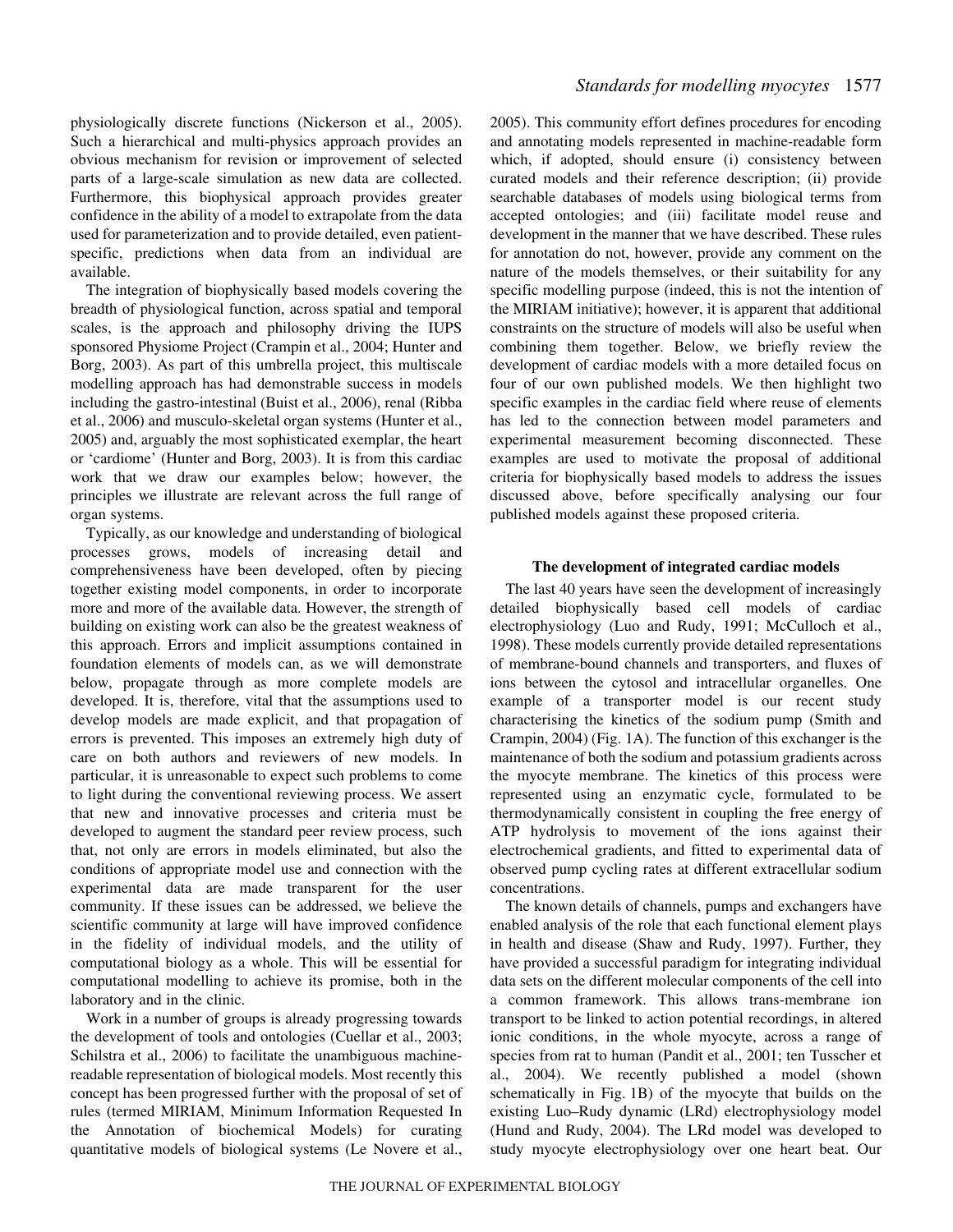

Fig. 1. Schematic diagrams of (A) a 'thermodynamic box' representation of an enzymatic cycle coupled to ATP hydrolysis, as used to model the sodium pump, and (B) the electrophysiological, contraction and pH regulatory components in the coupled myocyte model. E, enzyme; *I*, current. Other abbreviations and further explanation are available elsewhere (Crampin and Smith, 2006).

study considered the effect of acidosis (a drop in pH associated with impaired metabolism) on excitation–contraction coupling in the heart cell, over multiple beats (Crampin and Smith, 2006). This imposes a new set of requirements on the model. It was necessary to ensure conservation of mass and charge, and that under normal conditions the time courses for state variables (ionic concentrations and membrane potential) were maintained from one beat to the next. Our model uses thermodynamically constrained cycles to represent acid transporters and includes proton inhibition of many of the calcium-handling process in the cell, fitted from available experimental data.

While initially lagging behind developments in electrophysiology, cellular models of myocardial contraction have now progressed so that myocardial mechanics can be computationally simulated. Detailed  $Ca^{2+}$ -induced activation of thin-filament kinetics has been combined with a representation of cross-bridge tension generation, which describes the length and tension-dependent  $Ca^{2+}$ -induced activation of cellular contraction. Transient  $Ca^{2+}$ -induced excitation–contraction has been characterized by coupling electrophysiological and mechanical models (Nickerson et al., 2001), thus enabling simulations of activation-induced contraction. Based on the existing framework of Hunter et al. (Hunter et al., 1998), we recently developed a model of active contraction of the myocyte, which uses mass-action kinetics to model calcium binding to TnC, and tropomyosin kinetics (Niederer et al., 2006). These elements have been combined with a phenomenological representation of actin–myosin binding kinetics and the force and length dependence of each process was characterized in detail. In this study, each parameter was rationalized from numerous sources and, where possible, multiple experimental modalities, through an extensive review of the literature (Fig. 2A is shown as an example). Issues of species consistency and experimental conditions, in particular

temperature, are explicitly addressed in the choice of parameters to represent a rat myocyte at room temperature.

In parallel work, we have developed a computational model of muscle cell oxidative energy metabolism (illustrated in Fig. 2B), which we have applied to analyze cardiac and skeletal muscle energetics (Bassingthwaighte et al., 2001; Wu et al., 2007). In these studies, ATP consumption is treated as a forcing function and the ATP consuming processes associated with contraction and electrophysiology are not explicitly modelled. In current work, the energy metabolism model is being integrated with the electrophysiology and mechanics models, leading to an increasingly detailed model of cardiomyocyte biophysics.

Despite the increasing complexity, rapid improvements in the performance per unit cost of high performance computing has more than offset the computational demands for solving the systems of ordinary differential equations that represent these cellular and sub-cellular models. This has led to the development of models of cardiac tissue, in which the cellular models are embedded in a continuum description of tissue geometry. These models incorporate data from confocal microscopy, which detail the myocyte, fibroblast and collagen microstructure within the tissue. These microstructural data can be used to determine the conductivity and stiffness tensor within the continuum model, in order to predict the functional properties of electrical conductivity and mechanical stiffness of cardiac tissue (Trew et al., 2006). By applying the monodomain or bi-domain equations, tissue-level models have been used to predict the spread of activation in two- and threedimensional simulations (Smith et al., 2004; Tomlinson et al., 2002). Using the tension transients calculated in the cellular models, tissue deformation can be predicted by solving the equations of finite deformation (Pullan et al., 2001). Linking the calcium transient of the cellular electrophysiology model to cellular tension generation enables the coupling of activation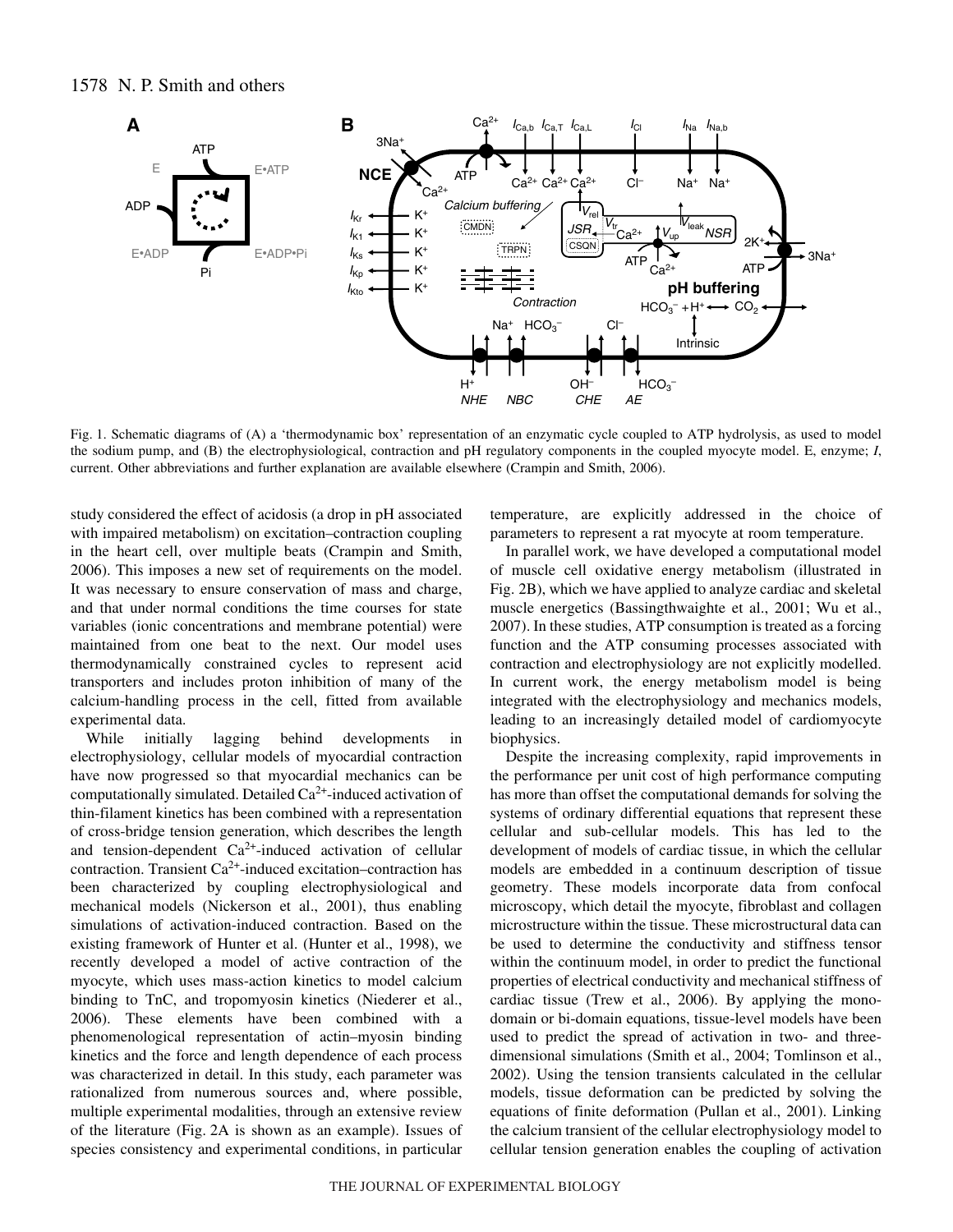

Fig. 2. (A) Isometric tension data at varying strains. Solid data points represent measurements taken under physiological conditions used to fit the model. The remaining data are plotted as crosses. (B) Schematic diagram of the model of muscle cell oxidative energy metabolism.

and contraction. This coupling is achieved at the tissue level by combining numerical solution techniques properly to preserve computational efficiency (Nickerson et al., 2005; Smith et al., 2003) (Fig. 3).

In this way, cellular and sub-cellular modelling provides a framework for capturing mechanisms at their own spatial scale and for extrapolating these responses to determine behaviour at the tissue level. The parameters of each of these cellular models are typically determined either directly (a single measurable parameter) or indirectly (fitting a data set) from experimental data.

It is critical to preserve this link to experimental data, both for appropriate parameterisation and for validation of model function. The potential provided by the ability to reuse and integrate existing model components can, however, be a double-edged sword. Model integration leads to the reuse of parameters, which is a necessary and efficient means to generate new, more complex models. Even if all model parameters are determined using the best currently available experimental data, they may still be superseded in time. The parameter set for a model component can, however, become obscured from further reviewer scrutiny once it is reused in later models, and the original explicit connection with experimental data is lost.

Specific cases of this phenomena for the propagation of two common cardiac myoctye model parameters over 25–30 years of modelling are shown in Fig. 4A,B: the binding affinity of  $Ca<sup>2+</sup>$  to troponin C (Crampin and Smith, 2006; Faber and Rudy, 2000; Hilgemann and Noble, 1987; Holroyde et al., 1980; Hunter et al., 1998; Jafri et al., 1998; Luo and Rudy, 1994; Nickerson et al., 2001; Noble et al., 1998; Pandit et al., 2001; Robertson et al., 1981; Rodriguez et al., 2002; Winslow et al., 1999; Zeng et al., 1995) and to calsequestrin (Bondarenko et al., 2004; Cannell and Allen, 1984; Crampin and Smith, 2006; Faber and Rudy, 2000; Hund and Rudy, 2004; Iyer et al., 2004; Jafri et al., 1998; Luo and Rudy, 1994; Ostwald and MacLennan, 1974; Pandit et al., 2001; ten Tusscher et al., 2004; Winslow et al., 1999; Zeng et al., 1995). In both cases, an early model (Cannell and Allen, 1984; Robertson et al., 1981) provided a foundation component for a number of the current cardiac models. Since the original models were published, there has been a consistent flow of new and arguably more reliable experimental data sets, which have been largely ignored by the modelling community. The vast majority of cardiac models (including our own) (Crampin and Smith, 2006) are guilty of building on existing models without considering the source of all the model parameters. To address this issue, in our recent model of active contraction (Niederer et al., 2006) we performed an extensive literature search for each model parameter and noted the experimental conditions under which



Fig. 3. Coupled electromechanics simulation at diastolic (A) and systolic (B) states. The coloured surfaces indicate active tension with blue corresponding to  $0 \text{ kPa}$  and red to  $50 \text{ kPa}$ . The model uses a simplified left ventricular geometry, tension is calculated using the electrophysiology model (Crampin and Smith, 2006) coupled with the active contraction model (Niederer et al., 2006), and passive material laws are defined by the Pole Zero law (Nash and Hunter, 2000). The equations were solved as previously described (Nickerson et al., 2005).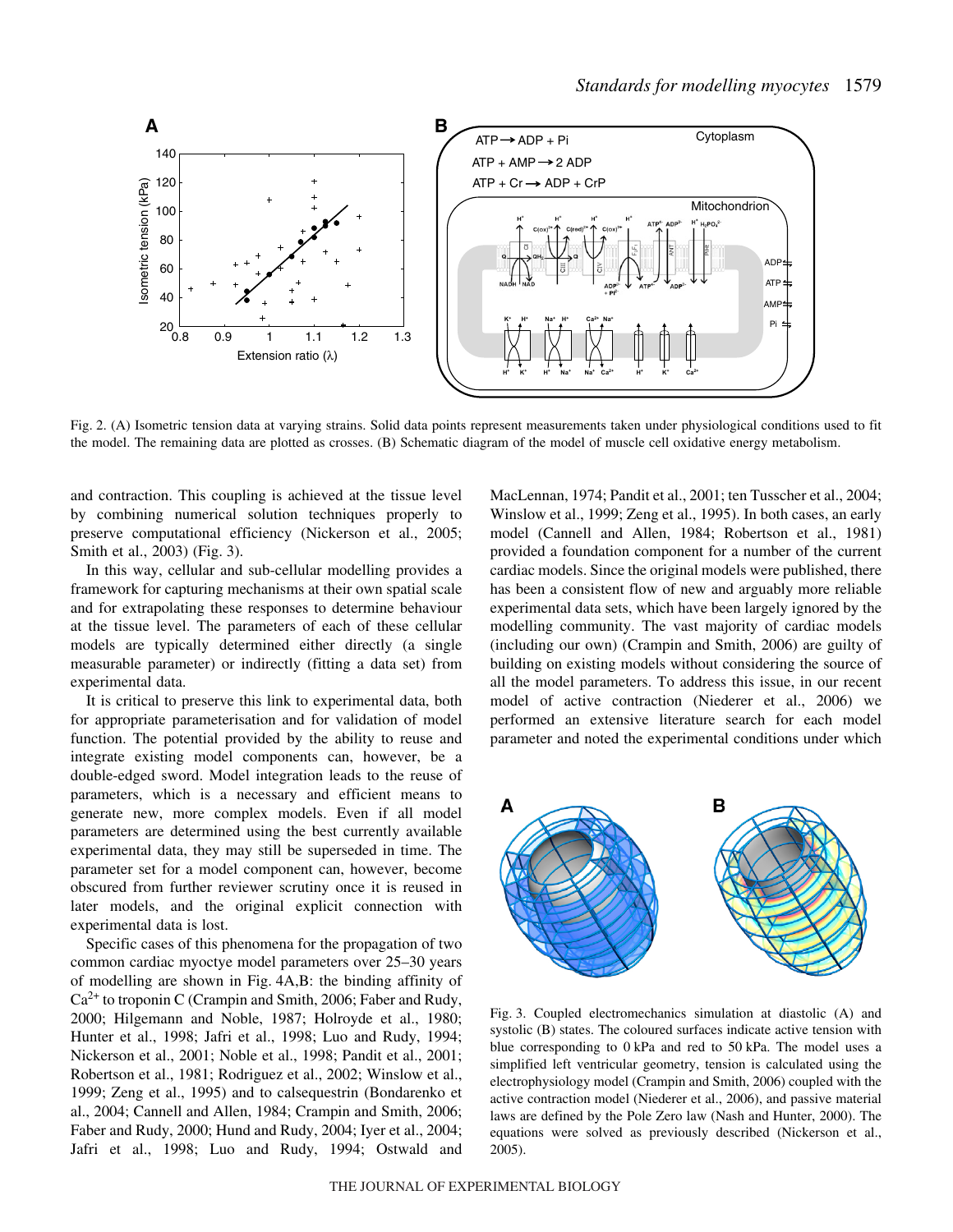the parameter was measured. We belive this adoption of clear links between model parameters and experimental results is an important step in maintaining credibility in cardiac modelling.

### **Criteria for model assessment**

Systematic validation against experimental data of models linking detailed cellular biophysics to tissue function remains challenging. As outlined above this is, in part, due to the technical difficulties associated with managing and maintaining links to experimental data required for each mechanism in the excitation–contraction metabolism process. Nonetheless, validation is essential before these promising simulation techniques can provide real value to the clinician.

The specific difficulties outlined above are as follows. (1) Models are rarely implemented and tested as part of the peer-review process for journal publications, meaning the published manuscript may contain errors. (2) The connection between model parameters and data is often ambiguous. Making this link transparent is fundamental to building largescale models that integrate different physiological subsystems. (3) The functional limitations of a model do not become apparent until significant time and effort has been put into model implementation, application and coupling. (4) There are few public forums where feedback, experiences and critique of existing published models can be shared. (5) The experimental data used to parameterize and validate computational models are rarely available to the community in convenient useable formats.

Each of these issues undermines confidence and impairs the application and extension of models by people other than the developers, or those with specific expertise in model development. As discussed above, a number of cell modelling markup languages have been developed (CellML, SBML, Jsim) and using these, and other established computing languages, cell models can be made freely available. Furthermore, there is on-going discussion of the development of FieldML (http://www.physiome.org.nz/fieldml/pages/), a

mark-up language that will enable the representation of structural and continuum information about biological and physical entities. This will allow the unambiguous machinereadable representation of structural and tissue-based models. Running versions of models provided by model authors using these codes provides a significant step in overcoming issue 1. Furthermore, a model that is compliant against the MIRIAM rules guarantees machine readability, an unambiguous description of the model, consistency with the published model, and consistency between published results and simulation output.



Fig. 4. Citation tree for the source of the (A) binding affinity of  $Ca^{2+}$  to troponin C and (B) binding affinity of  $Ca^{2+}$  to calsequestrin parameter, in cardiac myocyte mathematical models. Grey and white boxes indicate experimental and modelling studies, respectively.

To address issues 2–5 will require the community to build on these initiatives, and the development of openly available resources to disseminate models linked to the data sets used to parameterize them. We suggest that the following two types of entities should be collected and published online in a physiome database: published models, including complete codes for simulation, and peer-reviewed published data sets in accessible electronic formats. The first of these is the domain of the MIRIAM standard. Model entries in the database will be annotated using established ontologies, and include working and executable codes, using freely available tools, or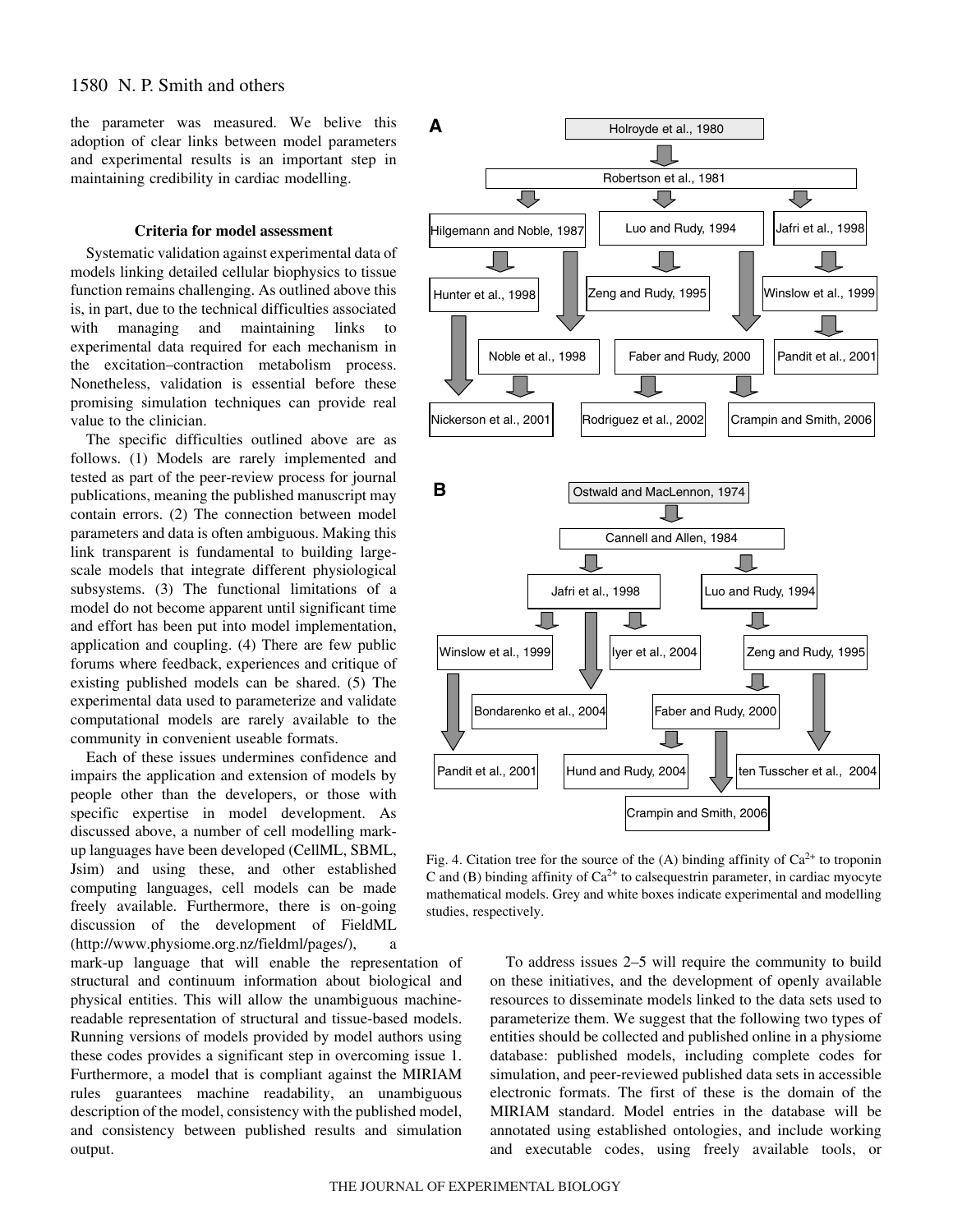| Model/criteria                                     |    |    |     |    |   |
|----------------------------------------------------|----|----|-----|----|---|
| Smith and Crampin (Smith and Crampin, 2004)        | NA | NΑ | NΑ  | ΝA |   |
| Crampin and Smith (Crampin and Smith, 2006)        |    |    |     |    |   |
| Niederer, Hunter and Smith (Niederer et al., 2006) | NA | NA | NA. | NΑ | А |
| Wu et al. (Wu et al., 2007)                        |    |    |     |    | А |

Table 1. *Review of computational models of cellular function* 

The models reviewed above classified according to the criteria outlined above, where the model satisfies (A), does not satisfy (B), or is not applicable (NA) when assessed against each criteria.

See text for details of each model.

computational code in an established language (C, Matab, Fortran, Pascal). These marked up executables with the addition of digitized data sets (see point 1 below) will ideally be available as part of the review process. This will enable the reviewer and user community to curate entries in the database with the following tools and criteria:

(1) Explicit links will be established between data sets and models. Specifically, each model will link to: (i) the data that were used to parameterize the model; (ii) additional data that are used to verify or demonstrate the scope and physiological application of the model; and (iii) known relevant data sets that the model does not satisfactorily fit. In addition each data set will link to: (i) model(s) that use the data set as part of the parameterization of those models; (ii) models that fit and/or help to explain the data set; and (iii) models that are not able to fit the data. These links will be edited by the authors.

(2) Classification of the model according to the objective criteria listed below. The authors will be invited to provide this classification. The ultimate goal is to have submission of a model to the Physiome resource with classification according to these criteria as part of the review process for major journals. Reviewers may be expected to verify the initial classification entered by the authors.

(3) A user feedback and review section where people can post non-anonymous 'amazon.com' style comments on their experiences. In each case the authors will be invited to provide a response and, if necessary, update their work.

#### **Objective criteria**

Below is the list of objective criteria that we propose for classification of computational models of cellular function. Each model is classified in each of the following categories as: (A) satisfies, (B) does not satisfy, or (NA) not applicable. This classification is not intended as a judgment on the validity of a given model or approach; but is intended to help define the scope and applicability of a model for potential users.

## *Objective characteristics of models*

## *Biophysically based model criteria:*

(1) Mass balance. The total mass of model variables leaving or entering the system is explicitly accounted for (and in the case of a closed system is conserved).

(2) Charge balance. Total charge of model variables leaving

or entering the system is explicitly accounted for (and in the case of a closed system is conserved).

(3) Osmotic balance. Mass balanced model accounts for water fluxes and volume changes.

(4) Thermodynamic feasibility. Model components obey detailed balance and thermodynamic box constraints.

#### *Criteria for comparing model to data:*

(5) Initial conditions given for periodically driven models provide a beat-to-beat steady state (variables return to the initial condition after exactly one period).

(6) All parameter values are justified by cited experimental measurement, previous estimation based on model analysis, or based on model analysis in the current study, or qualitative commentary by the authors.

### *Computational documentation criteria:*

(7) In addition to MIRIAM compliance, all model units are defined and used consistently and model initial and boundary conditions are unambiguously defined.

We now consider the models, from our own work, described above. The classification of each of the models against these criteria is given in Table 1.

#### **Discussion**

In the above section we have proposed a set of criteria for models in physiome databases, in addition to MIRIAM compliance, by which we hope to facilitate confidence in the use and reuse of biophysically based models of biological and physiological systems. These insist on a transparent connection between experimental data and model representation, and a set of objective model characteristics that will assist in quantifying the scope of a given model.

It would be naïve, however, not to consider the difficulties with implementing such a process. The culture of scientific publishing rewards the creation and publishing of new models rather than critiquing or reviewing existing work. The classification of models according to a set of criteria, as proposed above, may require significant investment of resources and, perhaps, requires new ways to recognize and to provide incentives for individual involvement.

As suggested in the MIRIAM proposal, an initial curation process will be most effective if performed by the model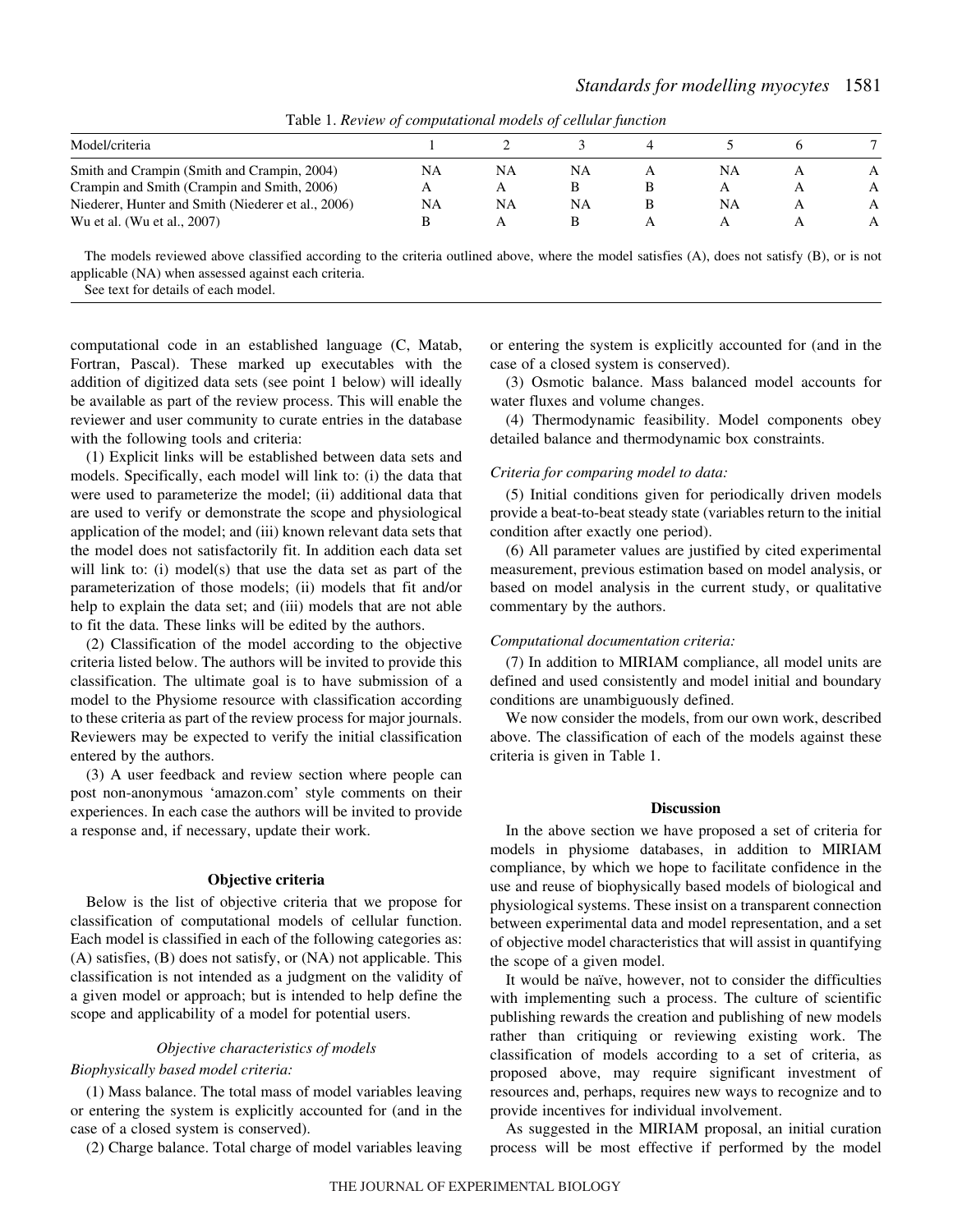## 1582 N. P. Smith and others

author, rather than *post-hoc* by a separate curator. However, if models are to fulfill their role, giving qualitative (mechanisms) and quantitative (experimental data) understanding, it will be vital that there is a forum for an open and robust critique of models. This debate could take the form of challenging models with new data sets, as they become available, or critiquing modelling assumptions or approaches used in deriving a model. Developing a forum that encourages open debate amongst experts and users and provides useful information for non experts, while minimizing unproductive conflict, would clearly require skilled mediation and a well established code of conduct. However, as argued in the Introduction, we believe this type of curation will be an essential process for the ongoing development of integrated computational models

We have outlined a preliminary plan that expands the currently proposed criteria for model curation and we assessed four models from our own work against the proposed criteria. We hope that this proposal will itself generate dialogue and debate within the biological modelling community. Our five criteria for model assessment have been selected for their primary relevance to metabolic and electrophysiological models. However, any 'final' set of criteria must of course be selected and adopted by the community, and may possibly require the formulation of additional criteria, or even of alternative lists for the classification of models based on other frameworks, e.g. network inference models for gene–gene interactions, or signalling pathways. We see this goal as falling firmly under the aegis of the Physiome Project; motivated by the pressing need to establish standards to facilitate communication and debate about models, to accelerate the use, implementation and review of models and their connection with data by the scientific community.

The authors would like to thank Professor Peter Hunter, for helpful discussions. This work was supported. by the Marsden Fund of the Royal Society of New Zealand through grant No. 04-UOA-177 and National Institutes of Health grant No. EB005825.

#### **References**

- **Bassingthwaighte, J. B., Beard, D. A. and Li, Z.** (2001). The mechanical and metabolic basis of myocardial blood flow heterogeneity. *Basic Res. Cardiol.* **96**, 582-594.
- **Bondarenko, V. E., Szigeti, G. P., Bett, G. C. L., Kim, S.-J. and Rasmusson, R. L.** (2004). Computer model of action potential of mouse ventricular myocytes. *Am. J. Physiol.* **287**, H1378-H1403.
- **Buist, M. L., Cheng, L. K., Sanders, K. M. and Pullan, A. J.** (2006). Multiscale modelling of human gastric electric activity: can the electrogastrogram detect functional electrical uncoupling? *Exp. Physiol.* **91**, 383-390.
- **Cannell, M. B. and Allen, D. G.** (1984). Model of calcium movements during activation in the sarcomere of frog skeletal muscle. *Biophys. J.* **45**, 913-925.
- **Crampin, E. J. and Smith, N. P.** (2006). A dynamic model of excitationcontraction coupling during acidosis in cardiac ventricular myocytes. *Biophys. J.* **90**, 3074-3090.
- **Crampin, E. J., Halstead, M., Hunter, P., Nielsen, P., Noble, D., Smith, N. and Tawhai, M.** (2004). Computational physiology and the physiome project. *Exp. Physiol.* **89**, 1-26.
- **Cuellar, A. A., Lloyd, C. M., Nielsen, P. F., Halstead, M. D. B., Bullivant, D. P., Nickerson, D. P. and Hunter, P.** (2003). An overview of CellML

1.1, a biological model description language. *Trans. Soc. Model. Simul. Int.* **79**, 740-747.

- Faber, G. M. and Rudy, Y. (2000). Action potential and contractility changes in Na+ (i) Overloaded cardiac myocytes: a simulation study. *Biophys. J.* **78**, 2392-2404.
- **Hilgemann, D. W. and Noble, D.** (1987). Excitation-contraction coupling and extracellular calcium transients in rabbit atrium: reconstruction of basic cellular mechanisms. *Proc. R. Soc. Lond. B Biol. Sci.* **230**, 163-205.
- **Holroyde, M. J., Robertson, S. P., Johnson, J. D., Solaro, R. J. and Potter, J. D.** (1980). The calcium and magnesium binding-sites on cardiac troponin and their role in the regulation of myofibrillar adenosine-triphosphatase. *J. Biol. Chem.* **255**, 1688-1693.
- **Hund, T. J. and Rudy, Y.** (2004). Rate dependence and regulation of action potential and calcium transient in a canine cardiac ventricular cell model. *Circulation* **110**, 3168-3174.
- **Hunter, P. J. and Borg, T. K.** (2003). Integration from proteins to organs: the Physiome Project. *Nat. Rev. Mol. Cell Biol.* **4**, 237-243.
- **Hunter, P. J., McCulloch, A. D. and ter Keurs, H.** (1998). Modelling the mechanical properties of cardiac muscle. *Prog. Biophys. Mol. Biol.* **69**, 289- 331.
- **Hunter, P., Smith, N., Fernandez, J. and Tawhai, M.** (2005). Integration from proteins to organs: the IUPS Physiome Project. *Mech. Ageing Dev.* **126**, 187-192.
- **Iyer, V., Mazhari, R. and Winslow, R. L.** (2004). A computational model of the human left-ventricular epicardial myocyte. *Biophys. J.* **87**, 1507-1525.
- **Jafri, M. S., Rice, J. J. and Winslow, R. L.** (1998). Cardiac  $Ca^{2+}$  dynamics: the roles of ryanodine receptor adaptation and sarcoplasmic reticulum load. *Biophys. J.* **74**, 1149-1168.
- **Le Novere, N., Finney, A., Hucka, M., Bhalla, U. S., Campagne, F., Collado-Vides, J., Crampin, E. J., Halstead, M., Klipp, E., Mendes, P. et al.** (2005). Minimum information requested in the annotation of biochemical models (MIRIAM). *Nat. Biotechnol.* **23**, 1509-1515.
- **Luo, C. H. and Rudy, Y.** (1991). A model of the ventricular cardiac action potential. Depolarization, repolarization, and their interaction. *Circ. Res.* **68**, 1501-1526.
- **Luo, C. H. and Rudy, Y.** (1994). A dynamic-model of the cardiac ventricular action-potential. 1. Simulations of ionic currents and concentration changes. *Circ. Res.* **74**, 1071-1096.
- **McCulloch, A., Bassingthwaighte, J., Hunter, P. and Noble, D.** (1998). Computational biology of the heart: from structure to function. *Prog. Biophys. Mol. Biol.* **69**, 153-155.
- **Nash, M. P. and Hunter, P. J.** (2000). Computational mechanics of the heart – from tissue structure to ventricular function. *J. Elast.* **61**, 113-141.
- **Nickerson, D. P., Smith, N. P. and Hunter, P. J.** (2001). A model of cardiac cellular electromechanics. *Philos. Trans. R. Soc. Lond. A* **359**, 1159-1172.
- **Nickerson, D., Smith, N. and Hunter, P.** (2005). New developments in a strongly coupled cardiac electromechanical model. *Europace* **7**, S118-S127.
- **Niederer, S. A., Hunter, P. J. and Smith, N. P.** (2006). A quantitative analysis of cardiac myocyte relaxation: a simulation study. *Biophys. J.* **90**, 1697- 1722.
- **Noble, D., Varghese, A., Kohl, P. and Noble, P.** (1998). Improved guineapig ventricular cell model incorporating a diadic space, I-Kr and I-Ks, and length- and tension-dependent processes. *Can. J. Cardiol.* **14**, 123-134.
- **Ostwald, T. J. and MacLennan, D. H.** (1974). Isolation of a high affinity calcium-binding protein from sarcoplasmic reticulum. *J. Biol. Chem.* **249**, 974-979.
- **Pandit, S. V., Clark, R. B., Giles, W. R. and Demir, S. S.** (2001). A mathematical model of action potential heterogeneity in adult rat left ventricular myocytes. *Biophys. J.* **81**, 3029-3051.
- **Pullan, A. J., Cheng, L. K., Nash, M. P., Bradley, C. P. and Paterson, D. J.** (2001). Noninvasive electrical imaging of the heart: theory and model development. *Ann. Biomed. Eng.* **29**, 817-836.
- **Qian, H., Beard, D. A. and Liang, S. D.** (2003). Stoichiometric network theory for nonequilibrium biochemical systems. *Eur. J. Biochem.* **270**, 415- 421.
- **Ribba, B., Tracqui, P., Boix, J. L., Boissel, J. P. and Thomas, S. R.** (2006). QxDB: a generic database to support mathematical modelling in biology. *Philos. Trans. R. Soc. Lond. A* **364**, 1517-1532.
- **Robertson, S. P., Johnson, J. D. and Potter, J. D.** (1981). The time-course of Ca2+ exchange with calmodulin, troponin, parvalbumin, and myosin in response to transient increases in Ca2+. *Biophys. J.* **34**, 559-569.
- **Rodriguez, B., Ferrero, J. M., Jr and Trenor, B.** (2002). Mechanistic investigation of extracellular  $K^+$  accumulation during acute myocardial ischemia: a simulation study. *Am. J. Physiol.* **283**, H490-H500.